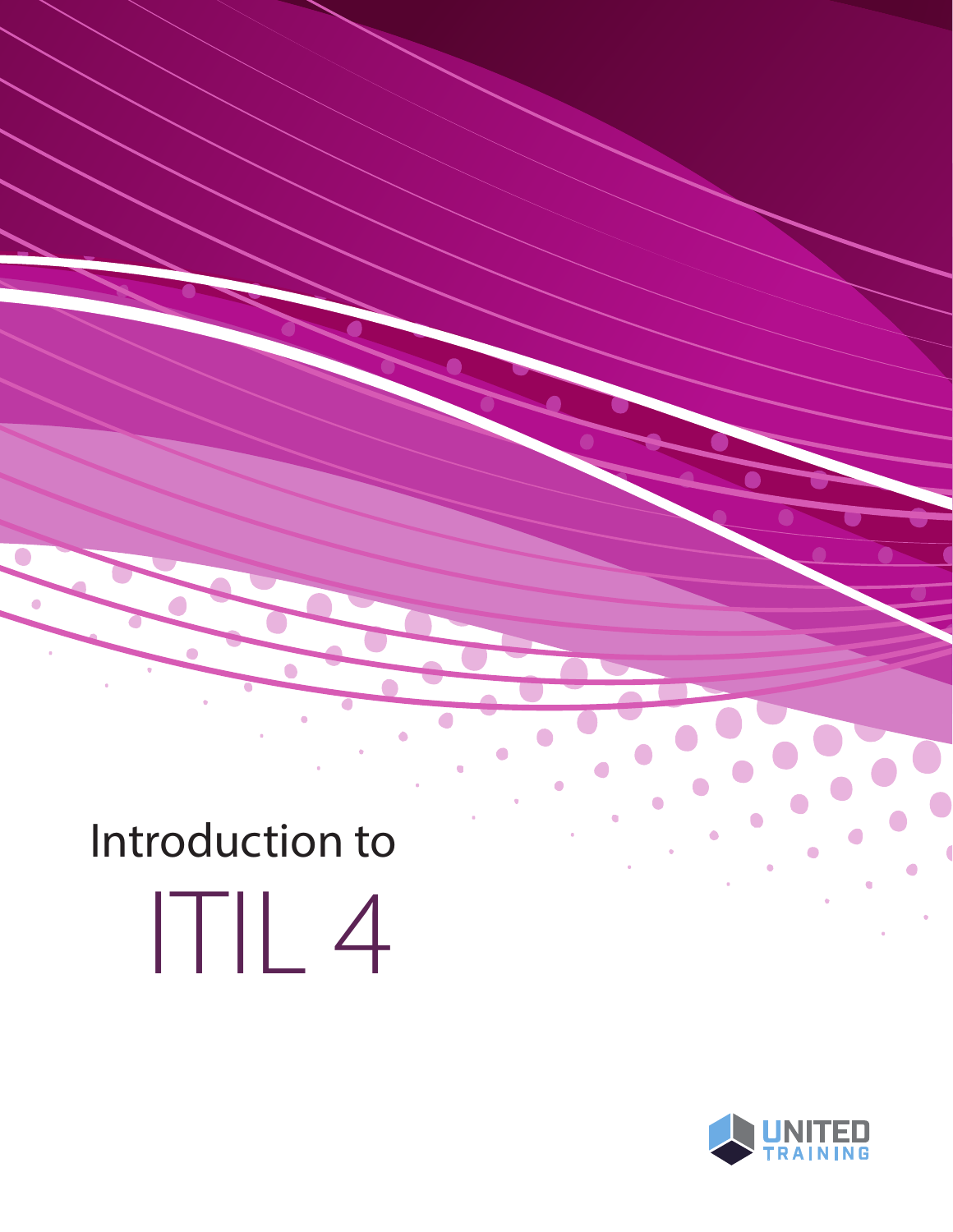IT is at the core of every business in today's world. The update to ITIL 4 will allow ITIL to reflect the fast-paced and complex environment we live in, and new ways of working and emerging practices, all of which are essential not only for ITSM professionals, but also for a wider range of professionals working in the digital transformation world.

The purpose of ITIL 4 is to provide organizations with comprehensive guidance for the management of information technology in the modern service economy. ITIL 4 will evolve to provide an end-to-end IT/Digital Operating Model, covering the full delivery (and sustaining) of tech-enabled products and services, guiding how IT interfaces with, and even leads, the wider business strategy.

#### **The ITIL 4 Certification Scheme**

The ITIL Certification Scheme comprises of the following levels:

- ITIL Foundation
- ITIL Specialist modules (3)
- ITIL Strategist
- ITIL Leader
- ITIL Master

One of the main characteristics of the new ITIL 4 certification scheme is that it is now formed by two different designation streams; ITIL Managing Professional (ITIL MP) and ITIL Strategic Leader (ITIL SL). These two streams are intended to provide end-learners with greater clarity about how and where they can improve their skills and set them apart from peers. The two streams are made up of five modules.

#### **ITIL Managing Professional**

To become an ITIL Managing Professional (ITIL MP) end-learners must complete the following modules:

- ITIL 4 Foundation
- ITIL Specialist: Create, Deliver & Support
- **ITIL Specialist: Drive Stakeholder Value** 
	- ITIL Specialist: High Velocity IT
	- ITIL Strategist: Direct, Plan & Improve\*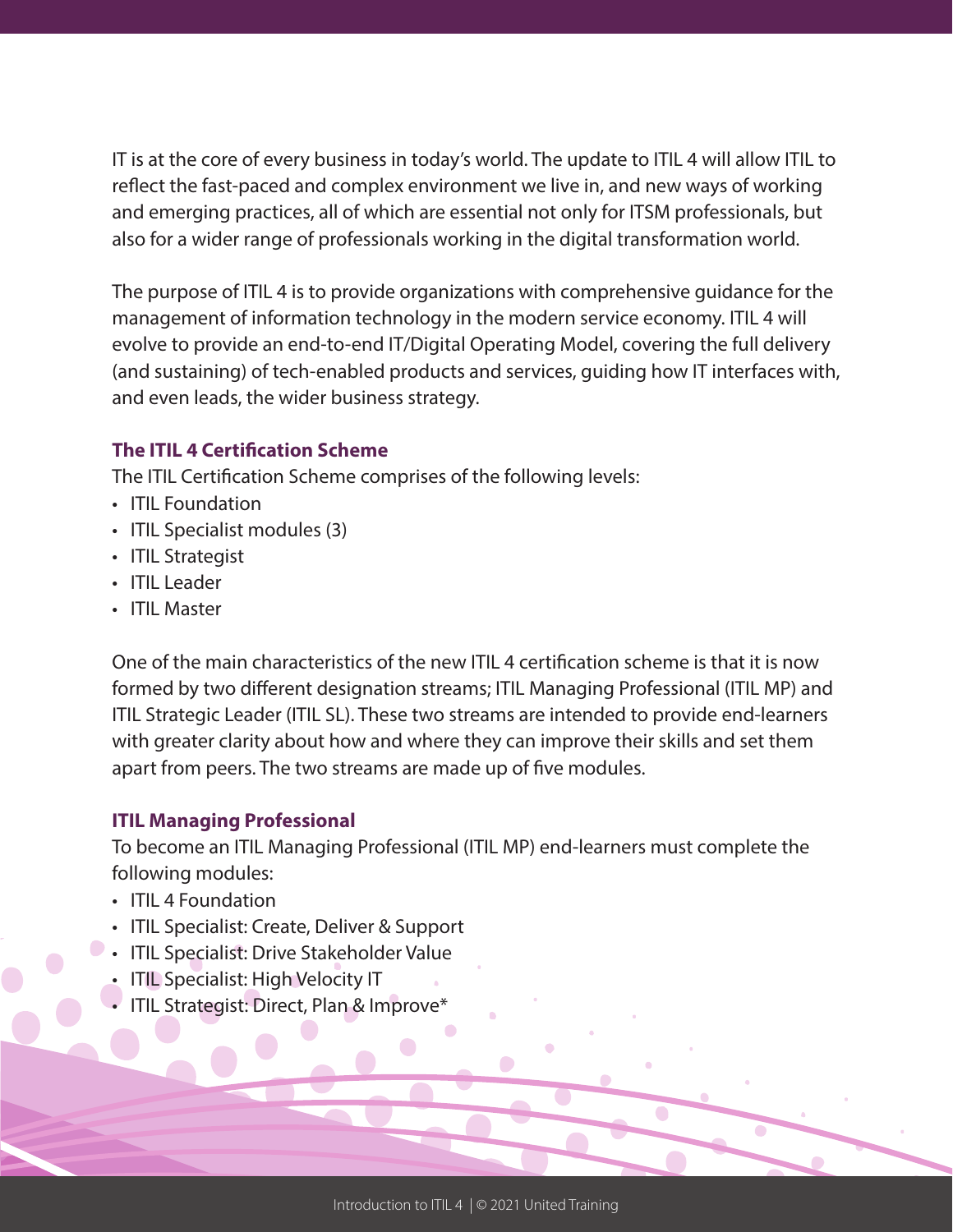ITIL Managing Professional (ITIL MP) targets IT practitioners working within technology and digital teams across businesses. The Managing Professional (MP) stream provides practical and technical knowledge about how to run successful IT projects, teams and workflows.

**ITIL Strategic Leader** To become an ITIL Strategic Leader (ITIL SL) end-learners must complete the following modules:

- ITIL 4 Foundation
- ITIL Strategist: Direct, Plan & Improve<sup>\*</sup>
- ITIL Leader: Digital & IT Strategy

\*universal module for both ITIL designation streams.

ITIL Strategic Leader (ITIL SL) recognizes the value of ITIL, not just for IT operations, but for all digitally-enabled services. Becoming an ITIL Strategic Leader (ITIL SL) demonstrates that the individual has a clear understanding of how IT influences and directs business strategy.

To obtain the designation ITIL Managing Professional or ITIL Strategic Leader, the candidate must complete all modules in each stream, with ITIL Strategist being a universal module for both streams. In order to be eligible to become an ITIL Master, end-learners must have both the ITIL Managing Professional (ITIL MP) and ITIL Strategic Leader (ITIL SL) designations.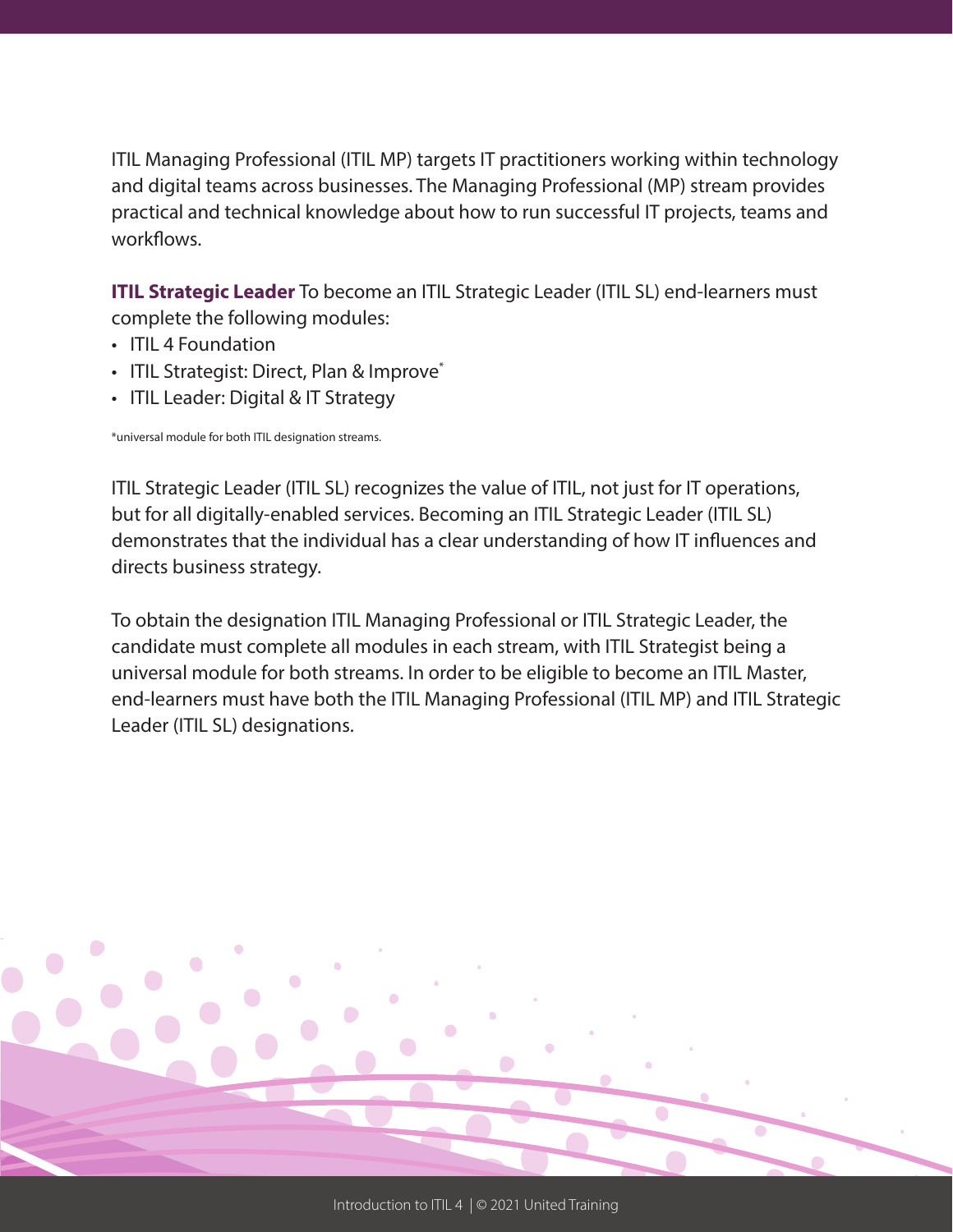# **ITIL Foundation**

- ITIL 4 Foundation is the entry level certification, offering end-learners a general awareness of the key elements, concepts and terminology used in ITIL 4.
- ITIL 4 Foundation is aimed at entry level IT professionals, those who need a basic understanding of ITIL, or would like to progress to higher levels within the ITIL 4 certification scheme.
- The Purpose of ITIL 4 Foundation is to introduce candidates to modern IT-enabled service management.

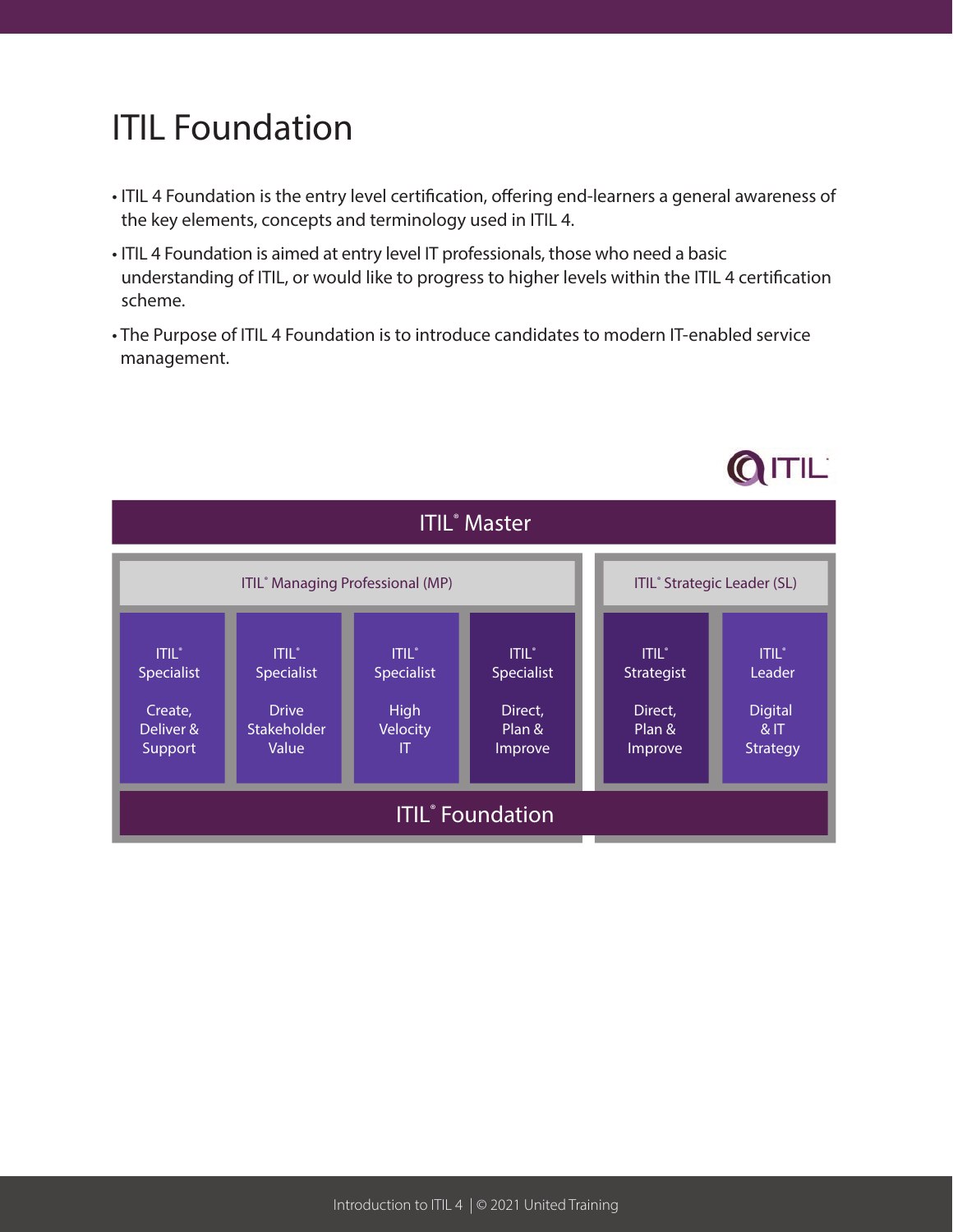# ITIL Managing Professional (ITIL MP)

- ITIL Managing Professional (ITIL MP) targets IT practitioners working within technology and digital teams across businesses. The Managing Professional (MP) stream provides practical and technical knowledge about how to run successful IT projects teams and workflows.
- ITIL Managing Professional integrates three specialist modules (Create, Deliver & Support, Drive Stakeholder Value, and High Velocity IT) and the ITIL Strategist Direct, Plan & Improve module. All modules are valuable independently but all 4 must be completed to obtain the ITIL Manging Professional designation.
- The ITIL Managing Professional modules mandates completion of ITIL 4 Foundations as a prerequisite.
- After achieving the ITIL Managing Professional designation, if the candidate is interested in pursuing the ITIL Strategic Leader stream, they would only need to complete the ITIL Leader Digital & Strategy module.

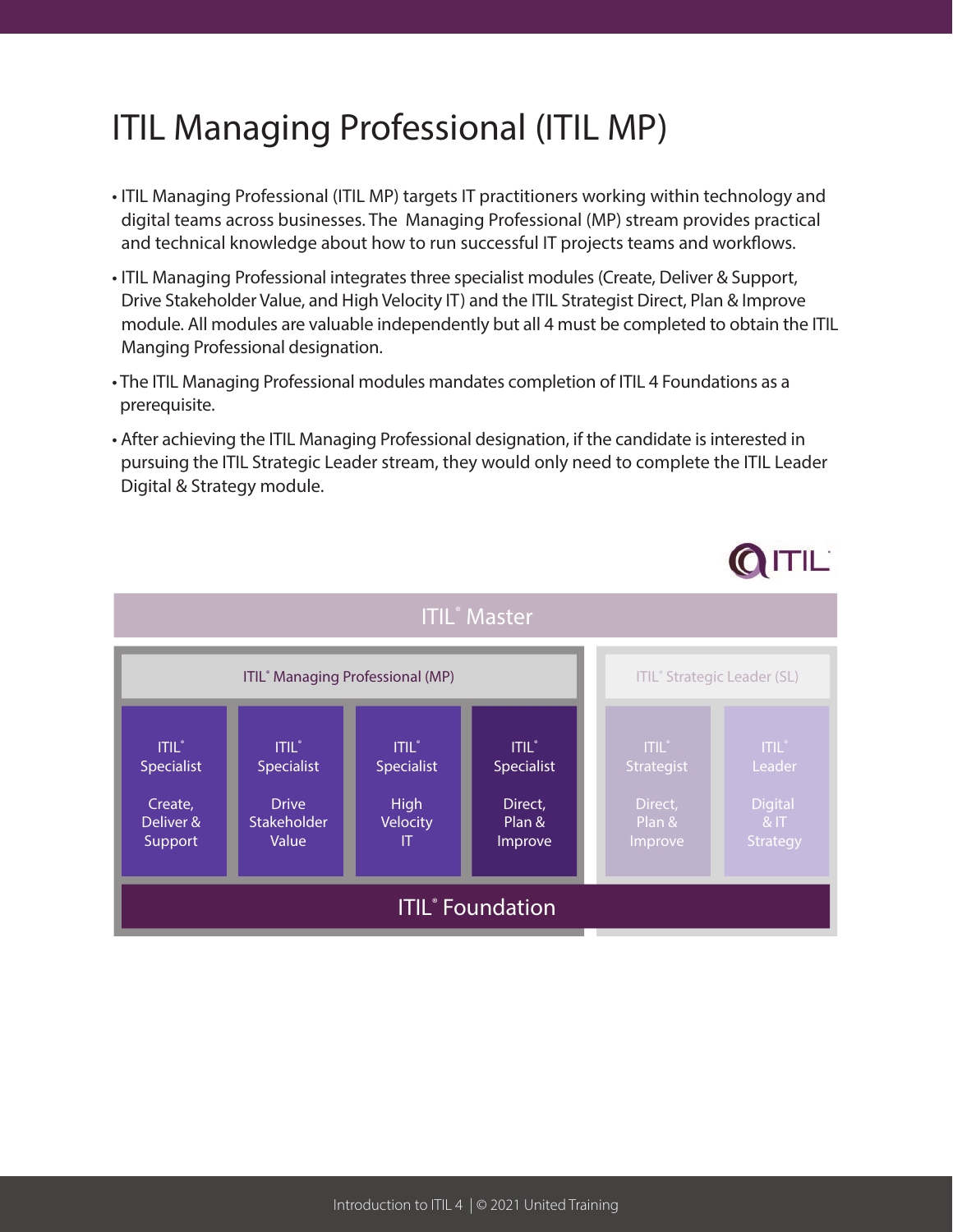# ITIL Strategic Leader (ITIL SL)

- ITIL Strategic Leader recognizes the value of ITIL, not just for IT Operations, but for all digitally enabled services. Becoming an ITIL Strategic Leader (ITIL SL) demonstrates that the professional has a clear understanding of how IT influences and directs business strategy.
- ITIL Strategic Leader integrates the ITIL Strategic Direct, Plan & Improve and ITIL Leader Digital & IT Strategy module. Both modules are valuable independent;y but both must be completed to obtain the ITIL Strategic Leader designation.
- The ITIL Leader Digital & IT Strategy module mandates 3 years of managerial experience as a prerequisite along with completion of ITIL 4 Foundation.

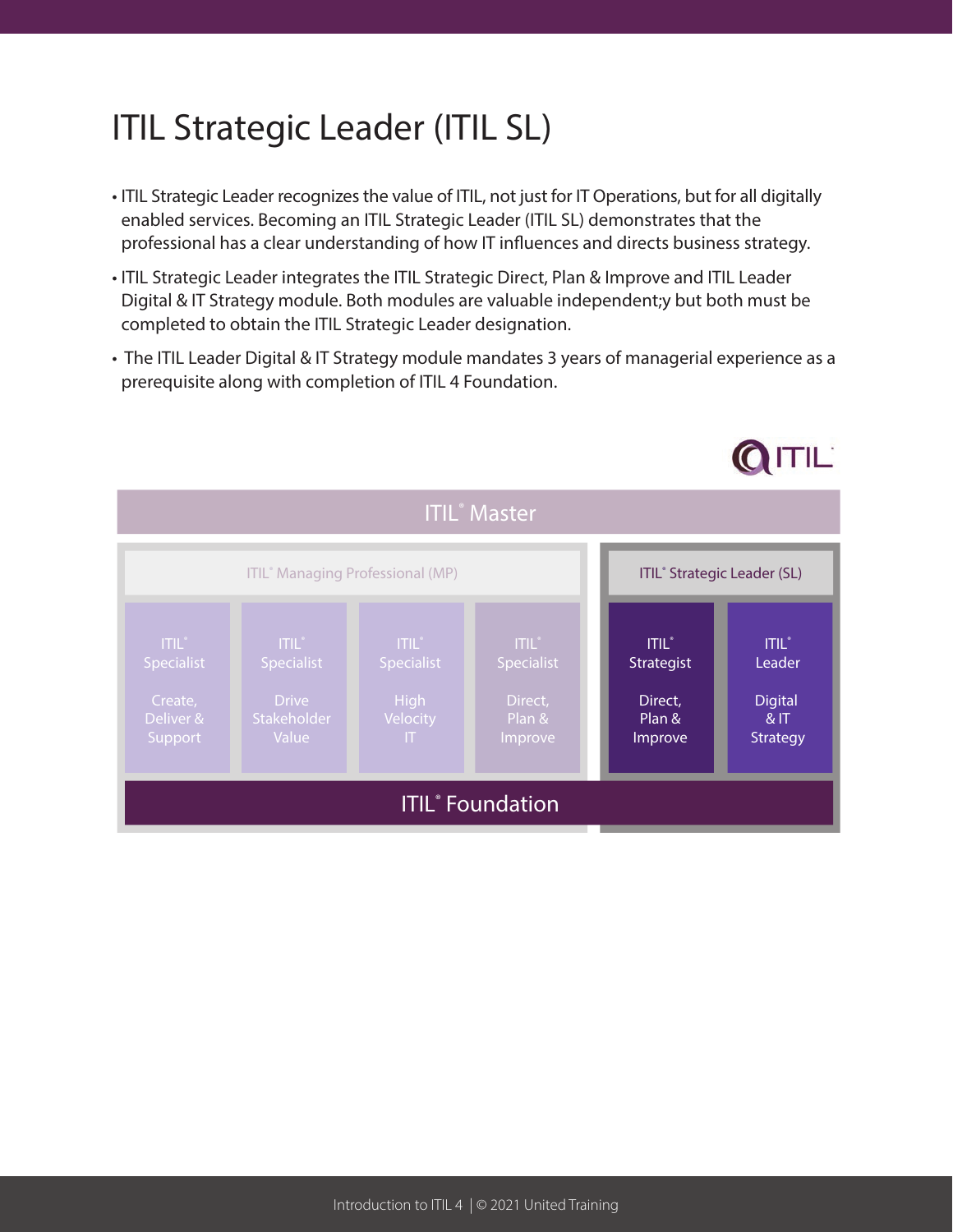## Transition From ITIL v3 to ITIL 4 ITIL V3 Foundation

- If a candidate has taken only ITIL v3 Foundation, then the recommended approach is to take ITIL 4 Foundation in order to be able to transition to the new scheme.
- There is a large amount of new material in ITIL 4 Foundation therefore a new single exam is required to assess endlearners knowledge of the new ITIL 4 Foundation guidance.

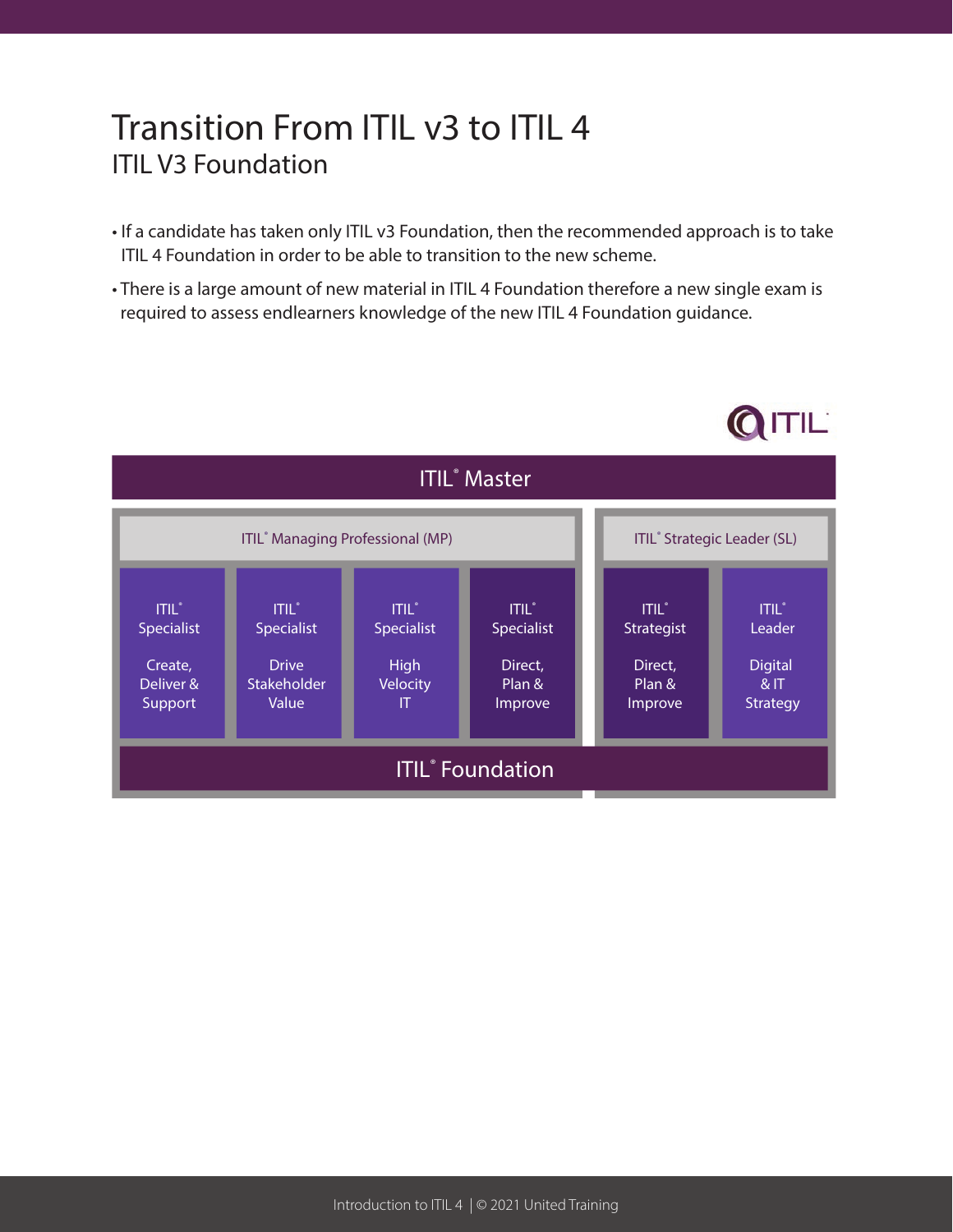#### Transition From ITIL v3 to ITIL 4 ITIL v3 Intermediate (3 or 4 Credits Achieved)

- End- learners holding a low number of credits beyond Foundation have two recommended options to transition to ITIL 4 dependent on what they want to achieve in the scheme.
- **Option 1:** They are encouraged to take ITIL 4 Foundation and a further module in their preferred area of interest, becoming either an ITIL Specialist, Strategist or Leader.\*
- **Option 2:** They are encouraged to achieve 17 credits from ITIL v3 to become eligible to take the ITIL Managing Professional transition module.

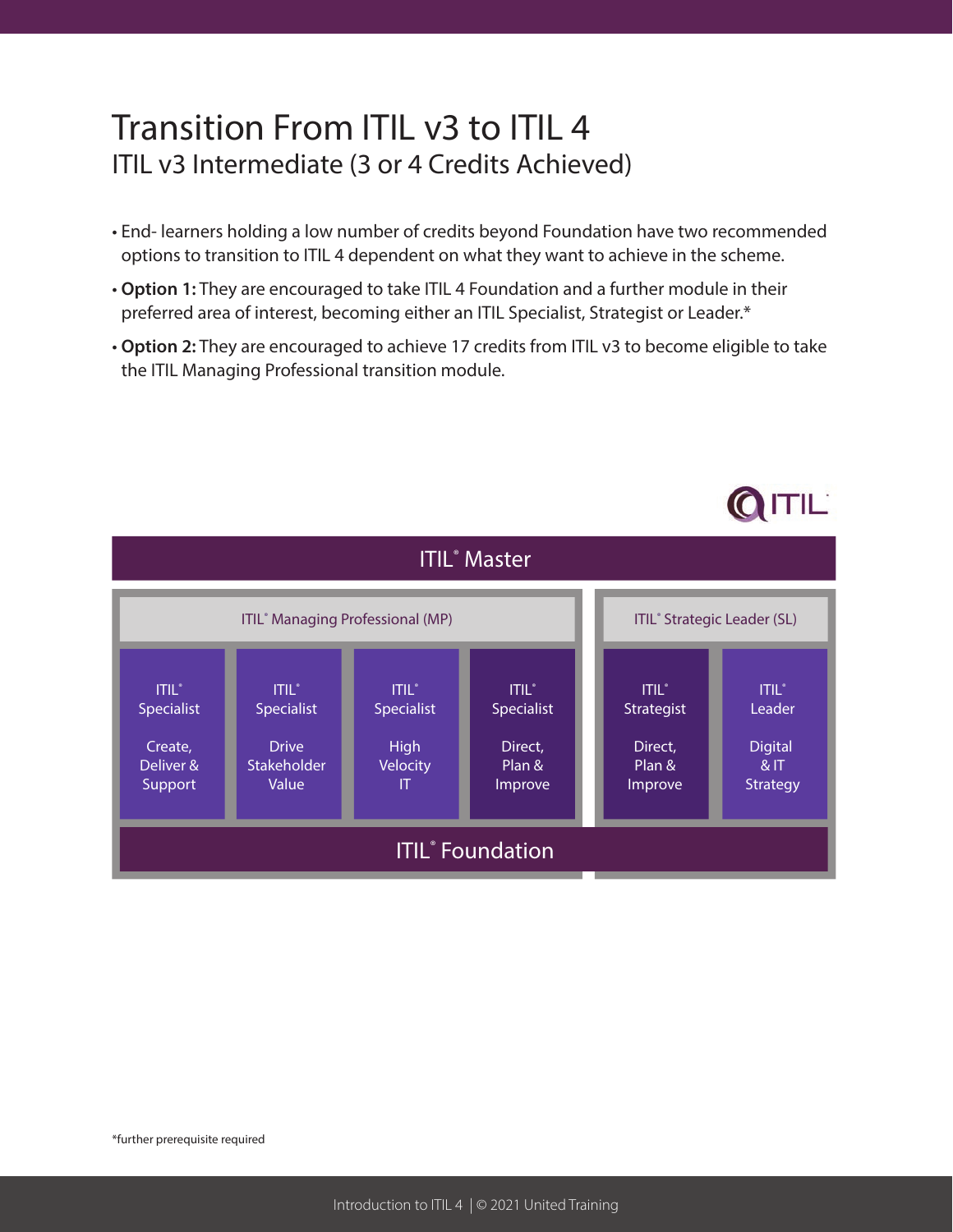## Transition From ITIL v3 to ITIL 4 Option 1

- If a candidate has no intention of pursuing the ITIL Managing Professional designation, there are still options to be offered among the ITIL Specialist modules and/or ITIL Strategist module. The recommended route for these candidates would be to take the most relevant module in their area of practice/interest.
- This will enable candidates to show that their ITIL designation is current and also to gain a deep-dive into a particular specialism related to their field.
- If a candidate chose to take the ITIL Strategist module, they would also have the benefit of this being a universal module that is relevant to both ITIL Managing Professional and ITIL Strategic Leadership streams.

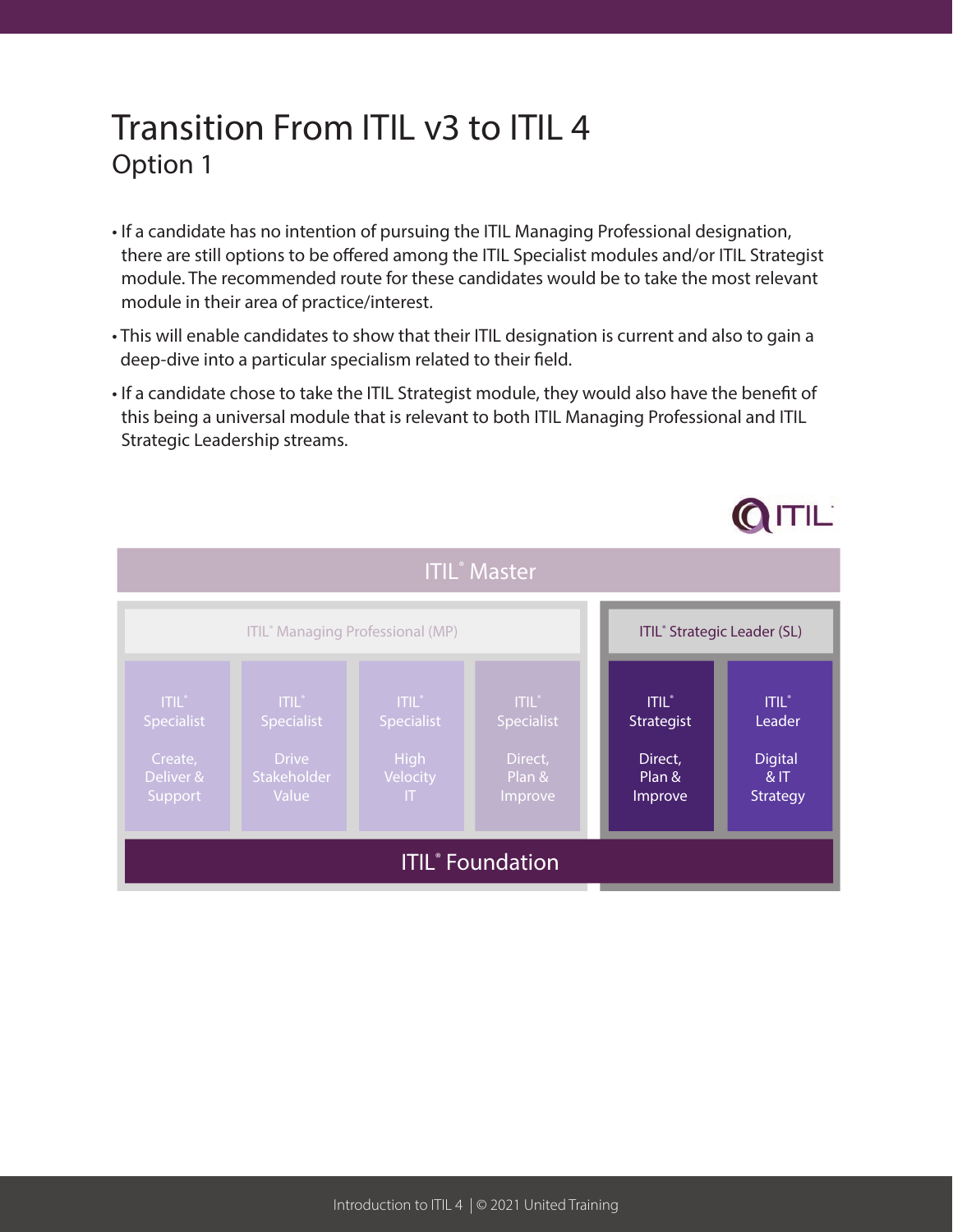## Transition From ITIL v3 to ITIL 4 Option 2

- If an end- learner would like to work towards achieving the ITIL Managing Professional (ITIL MP) designation and they have completed one or more v3 module beyond ITIL v3 Foundation, they will need to continue collecting v3 credits until they have achieved the required 17 credits.
- End- learners are then eligible to take the ITIL Managing Professional transition module. The benefit of this is that they are eligible to fast track past the v3 Managing Across the Lifecycle course and exam.
	- End- learners can continue collecting credits before ITIL Managing Professional examinable modules are launched
	- Fast-track past MALC exam
	- Demonstrates practical and technical knowledge for managing IT teams in the digital age.

QITIL

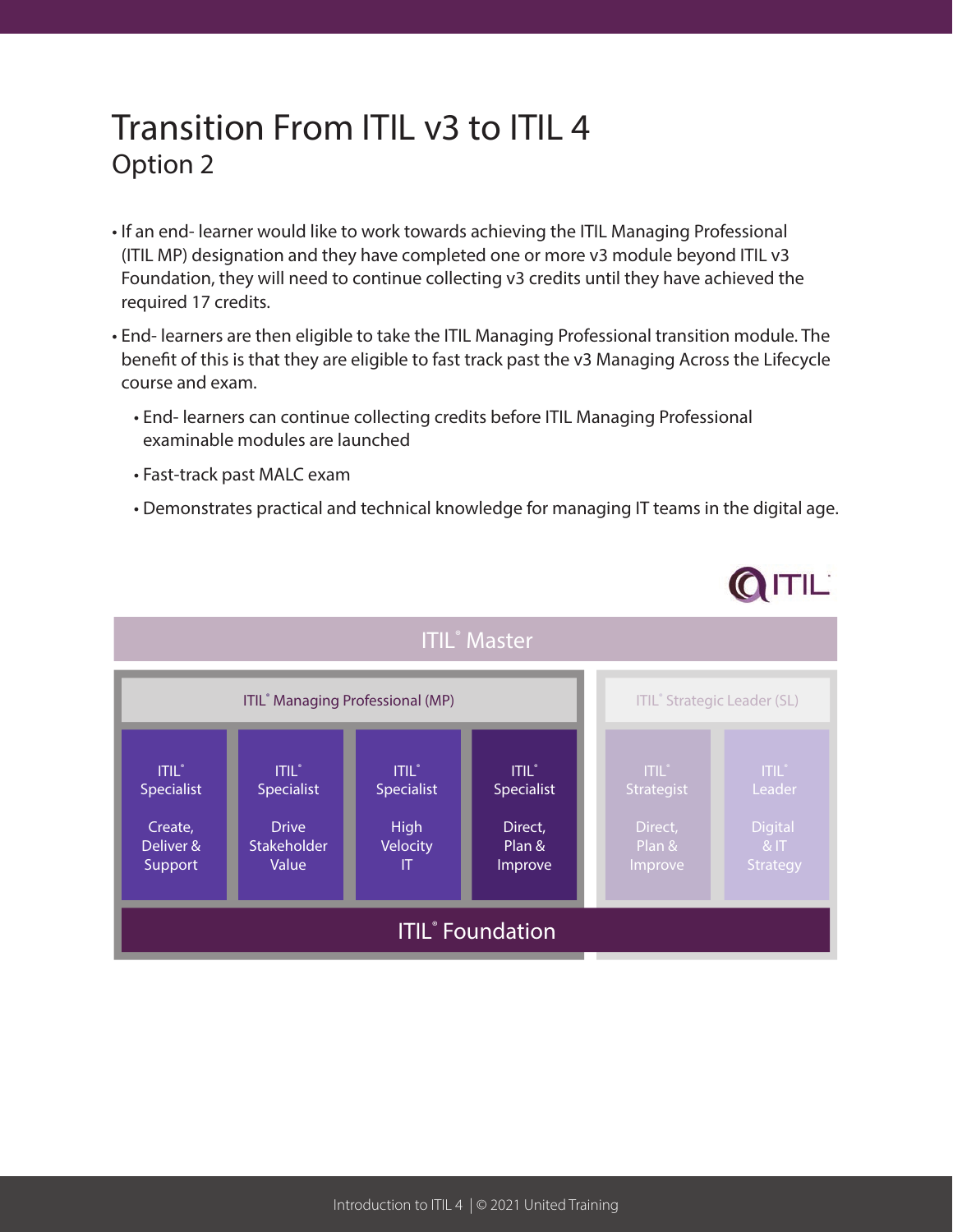#### ITIL Intermediate/Practitioner (6 or More Credits Achieved Beyond Foundation)

- If an end- learner has achieved 6 credits or more since v3 Foundation, then it is in their interest to continue collecting v3 credits to prepare them for an easy transition to ITIL 4 and gain the ITIL Managing Professional designation.
- They will need to reach 17 credits to be eligible to take the ITIL Managing Professional transition module. This benefits endlearners as they will then become eligible to fast track past the v3 Managing across the Lifecycle course and exam.

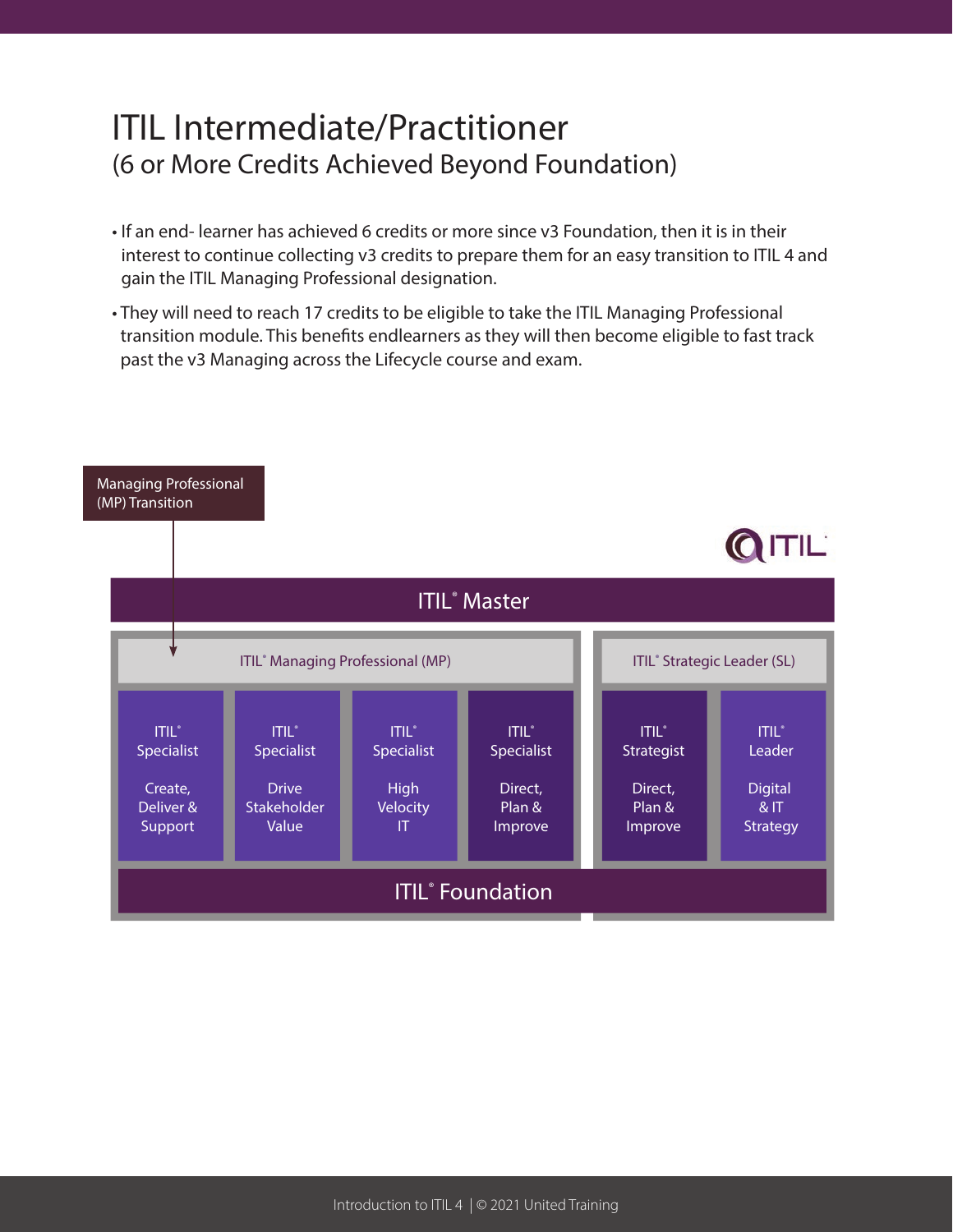# ITIL v3 Expert

- If an end- learner has achieved ITIL v3 Expert, they can take the ITIL Managing Professional transition module as soon as it is released to achieve the ITIL Managing Professional designation.
- After achieving the ITIL Managing Professional designation, if the endlearner is interested in pursuing the ITIL Strategic Leader stream, they would only need to complete the ITIL Leader Digital & Strategy module.
- Once they have completed both streams they are eligible to move towards ITIL Master.

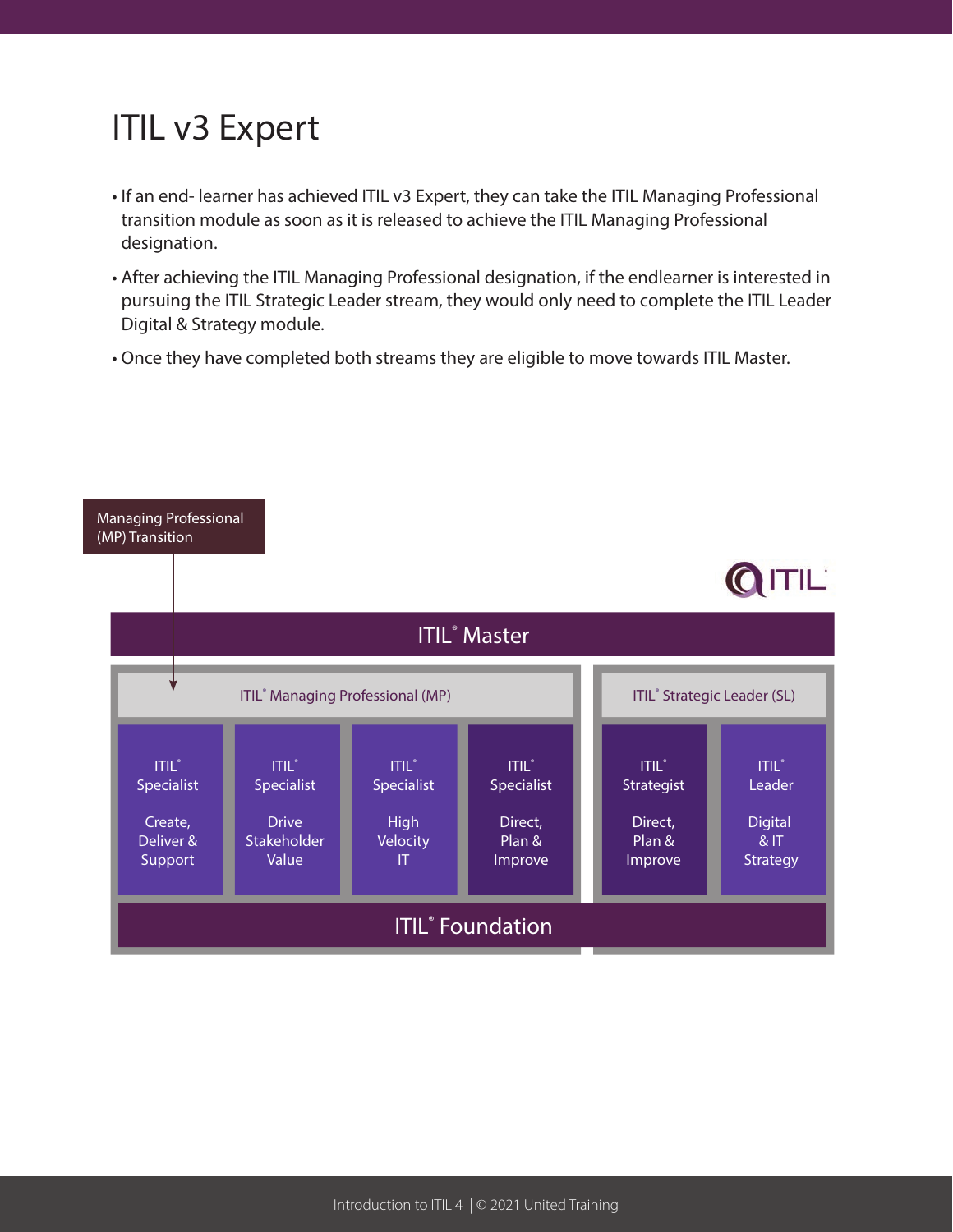# Transition From V3 to ITIL V4

- The transition module will cover the core elements from the ITIL Managing Professional stream. It will have a mandatory training element and exam, enabling V3 candidates to transition their existing designations into the new ITIL 4 certification scheme.
- The transition module will fit into the new ITIL 4 certification scheme as per the image.

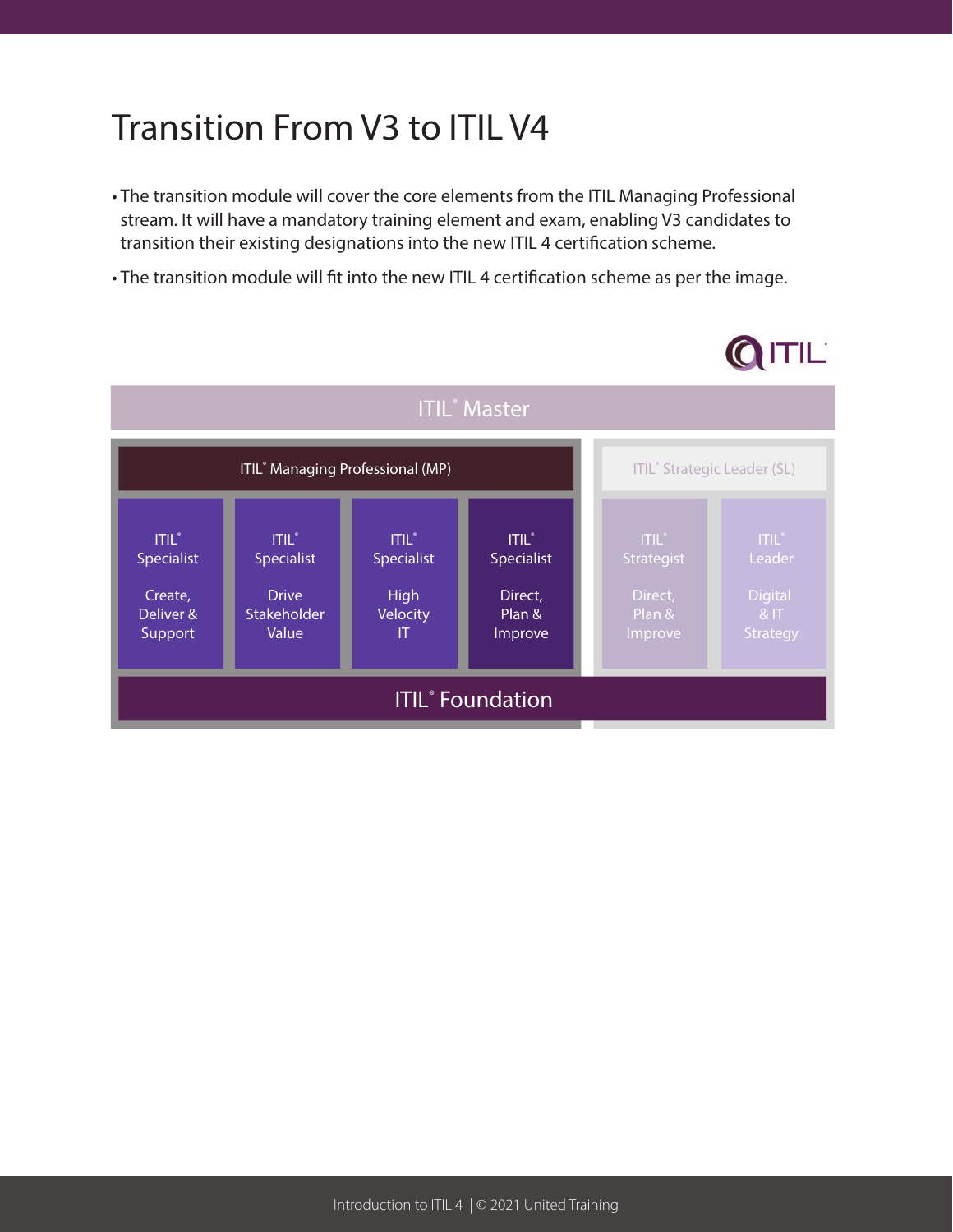## End Learner Journey

- All candidates must start with ITIL Foundation for both ITIL Managing Professional and ITIL Strategic Leader to gain a basic understanding of the core concepts and principles of ITIL 4.
- Candidates can then work towards becoming either an ITIL Managing Professional (ITIL MP) or an ITIL Strategic Leader (ITIL SL) by completing the relevant modules.
- If a candidate completes all 5 modules, gaining both designations from the two streams, they will be eligible for assessment to become an ITIL Master.

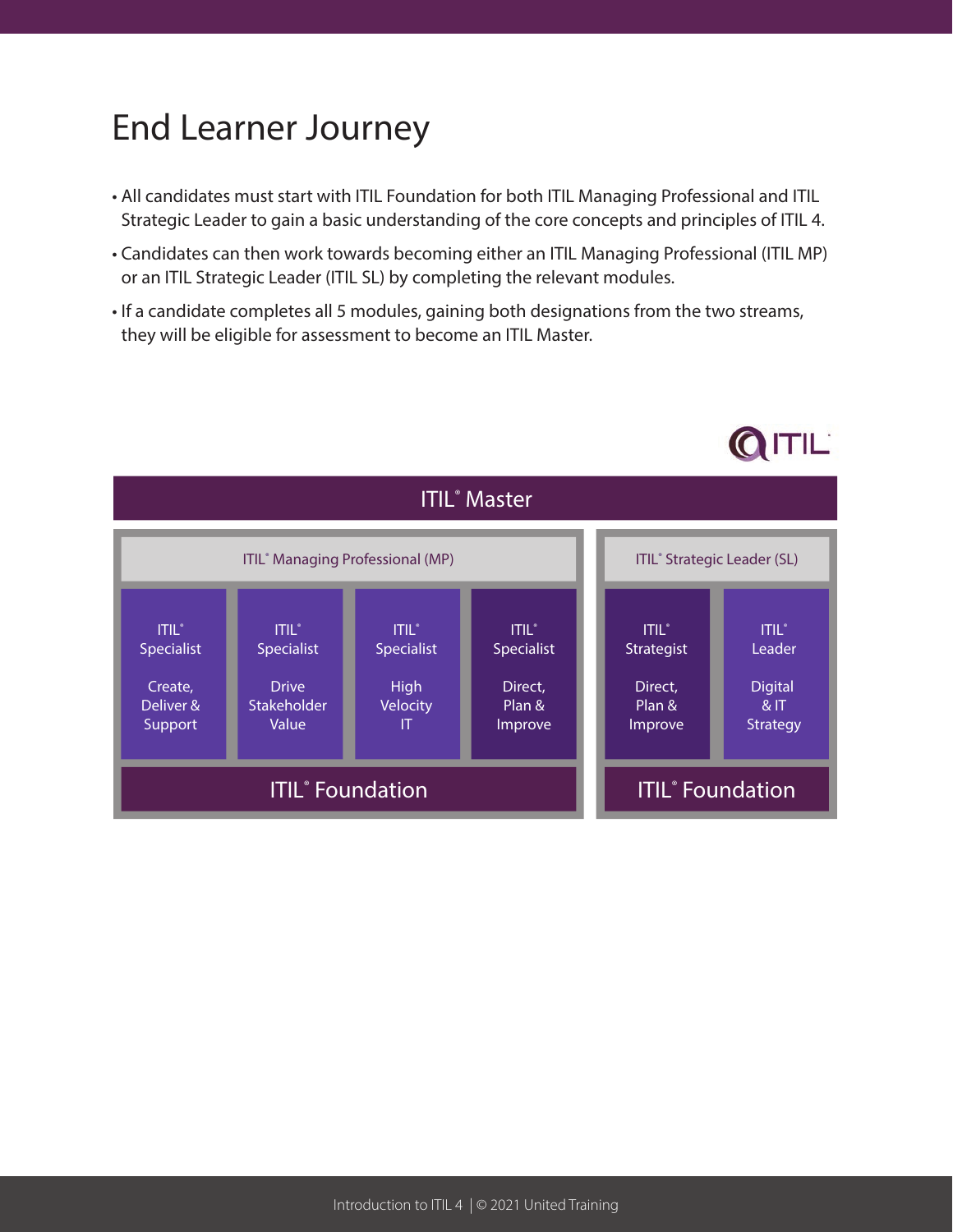# ITIL 4 Certification Scheme



Designation achieved once completed all relevant examinable modules in each stream

Examinable modules towards ITIL Managing Professional and ITIL Strategic Leader

Examinable module applicable to both ITIL Managing Professional and ITIL Strategic Leader

Transition module for V3 ITIL Experts or those with 17 credits or more to gain ITIL Managing Professional designation